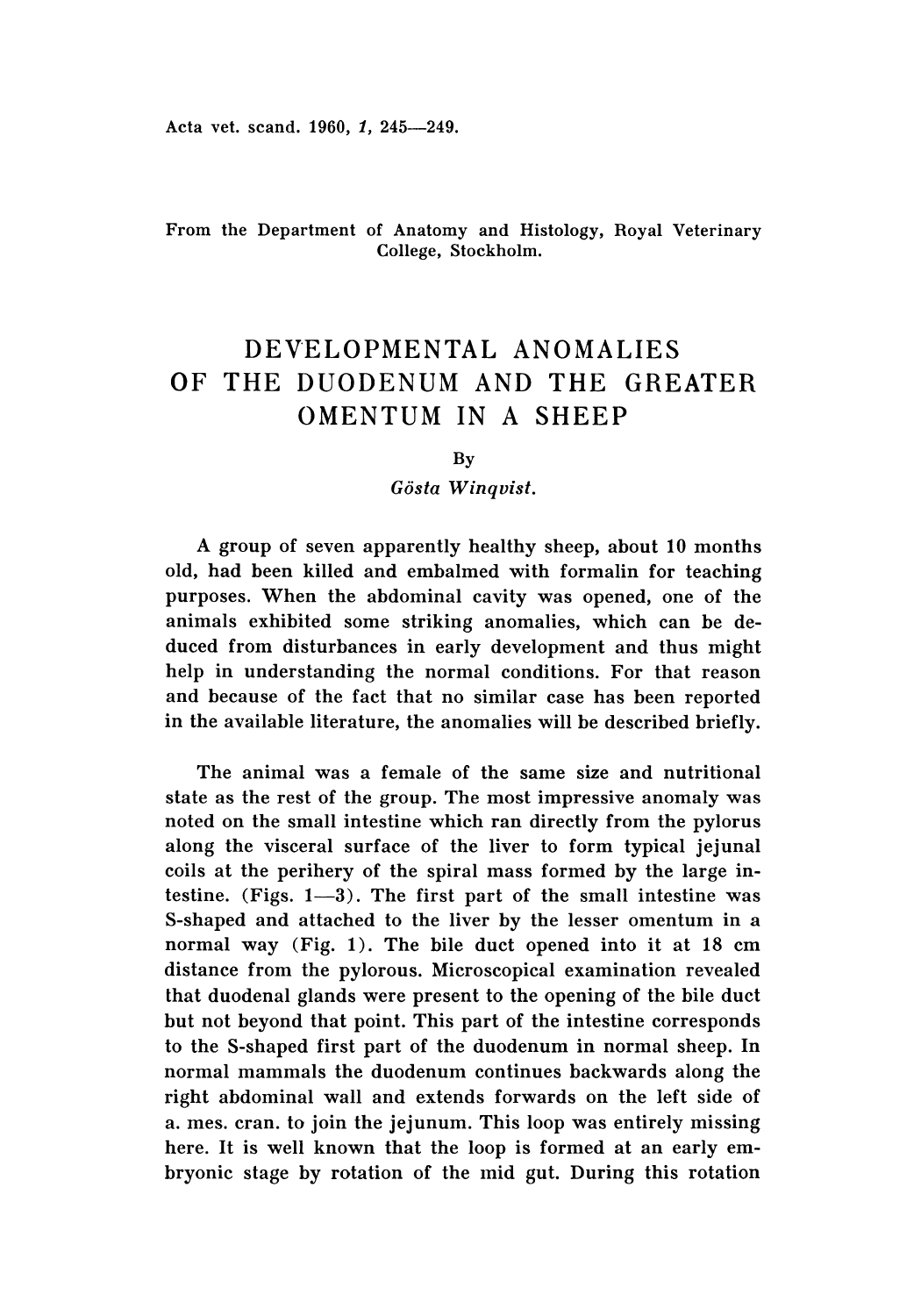

Fig. 1. Ventral view of pyloric region, duodenum, lesser omentum, and liver. Note duodenum running from pylorus (p.) to the opening of the bile duct (d.c.) and then directly joining the jejunum (j.) ,

the colon normally forms a loop passing cranially to the cranial mesenteric artery with the oral part to the right and the aboral part to the left of the artery. This loop was also missing, the whole colon being situated to the left of the artery and its larger ramifications. It is thus obvious that the embryonic rotation of the mid gut had not taken place in this case. The colon spiral, on the other hand, had a normal shape and position.

The greater omentum passes the intestinal mass ventrally, in normal sheep as well as other ruminants, and both its lamina are attached to the right (lateral) surface of the intestinal mass just below the duodenum, thus forming the characteristic bursa supraomentalis. In this case, it had a normal attachment to the rumen, the greater curvature of the abomasum, and the initial part of the duodenum, but instead of passing ventrally to the intestinal mass it was attached to the left (medial) side, mainly on the ansa proximalis of the colon (Fig. 2 and 3). Because of the abnormal attachment of the greater omentum the whole in testine was left uncovered by the omentum and no true bursa supraomentalis was present.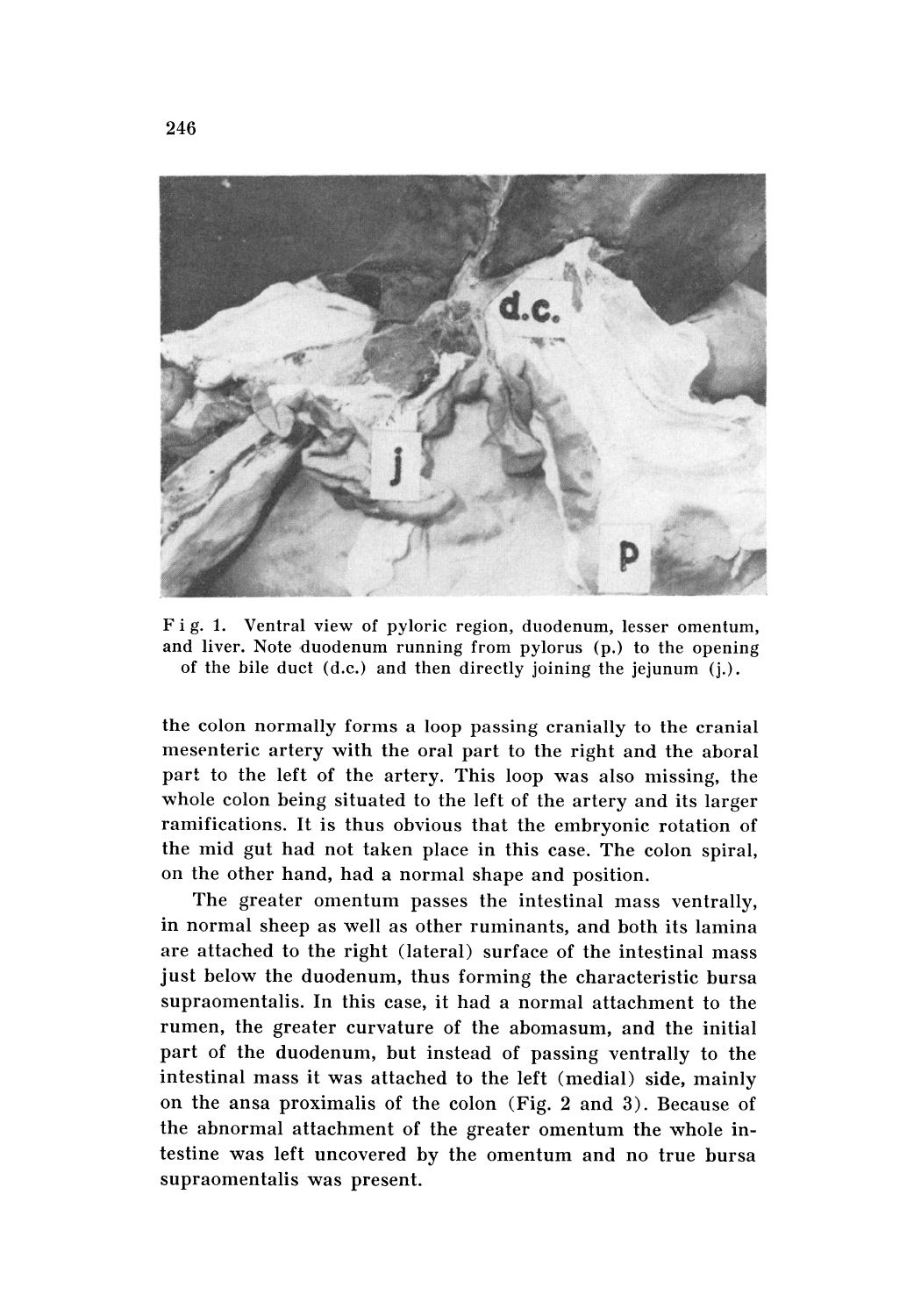

F ig. 2. Ventral view of abomasum, rumen, and intestinal mass. Note attachment of the greater omentum medially to the intestinal mass.



Fig. 3. Cando-ventral view of abomasum, rumen, and intestinal mass. The greater omentum has been removed almost completely. Note attachment to the proximal ansa (a.p.) of colon.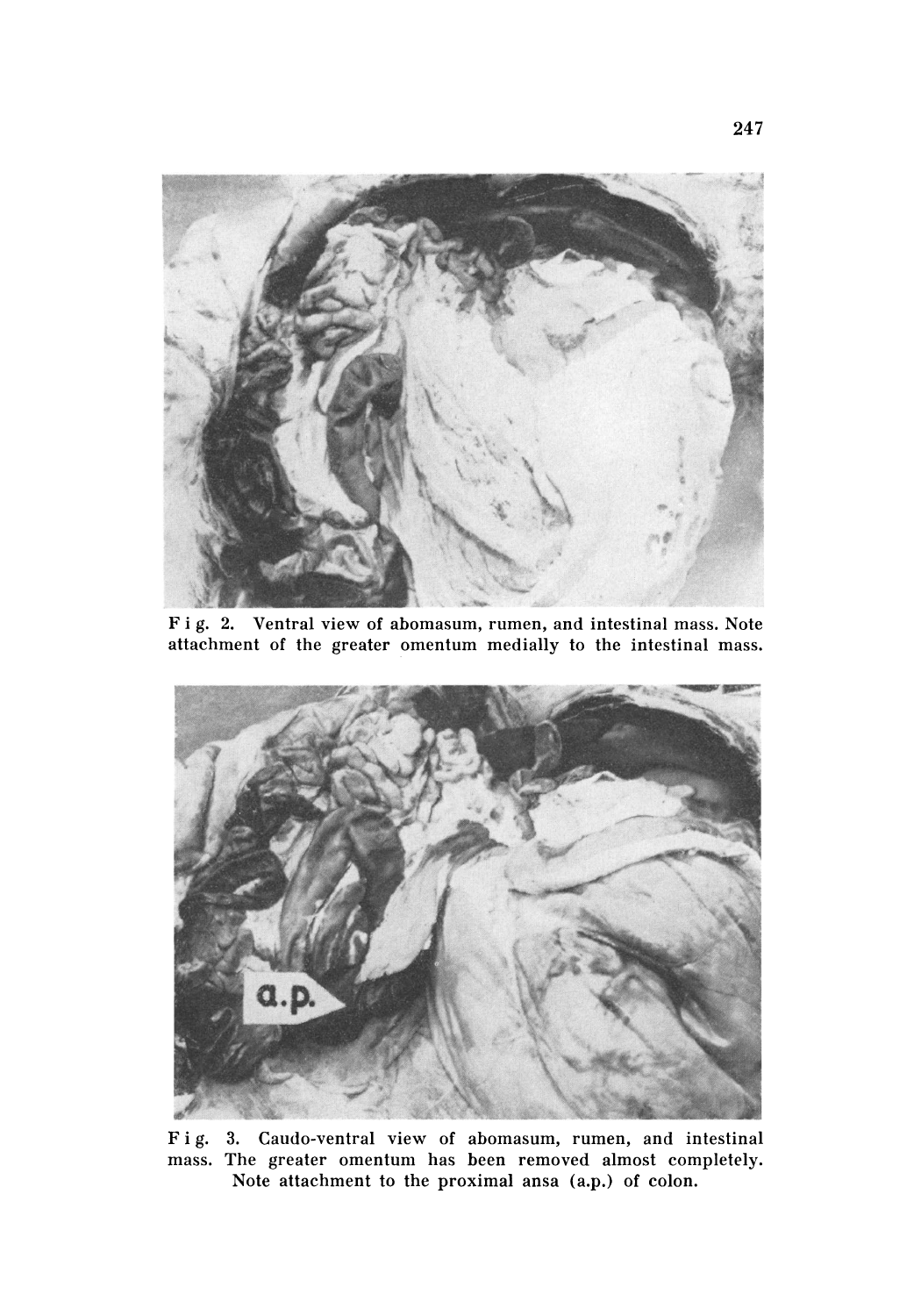#### **COMMENTS**

The primary abnormality seems to be the non-rotation of the mid gut accompanied by a considerable reduction of the duodenum: In spite of the fact that the development and topography of the digestive tract in sheep has been studied extensively *Corsy* (1), *Ellenberger* and *Schaaf* (2), *Florentin* (4), *Hafner (6), Martin* (7), *Wilkens* (9) no similar case has been reported. To judge from the literature this anomaly is very rare in other animals, too, but in man it has been observed in many instances since  $1862$  *(Gruber*  $(5)$ ).

*Smith* (8) gives an incidence of 0.5 per cent in anatomically studied specimens. For a comprehensive review of human cases the reader is referred to *Estrada's* (3) recent monograph. In most instances the anomaly had not caused any clinical symptoms but was noted during radiological examination or laparotomy for other reasons or at autopsy. In these cases, as in the sheep reported here, it seems reasonable to consider the non-rotation of the mid gut as a harmless anatomical variation.

The reduction of the duodenal glands to the first 18 em of the small intestine against the normal  $60-70$  cm is very likely to be secondary to the reduction of the duodenum as they are known to develop after duodenum has achieved its normal extent *Zietschmann* and *Krollinq (10) .*

This reduction is interesting from the point of view that the sheep, among all domestic mammals, is the only one showing good agreement between the duodenum by histological definition (appearance of duodenal glands) and the anatomical duodenum (part of small intestine between the pylorus and the flexura duodeno-jejunalis) .

Obviously the non-rotation of the embryonic mid gut has had no influence on the formation of the colon spiral and connected structures.

The abnormal attachment of the greater omentum which was here of a primitive type as occurs in carnivores deserves particular interest, as it strongly indicates that a normal course of the duodenum is necessary for the development of the typical bursa supraomentalis.